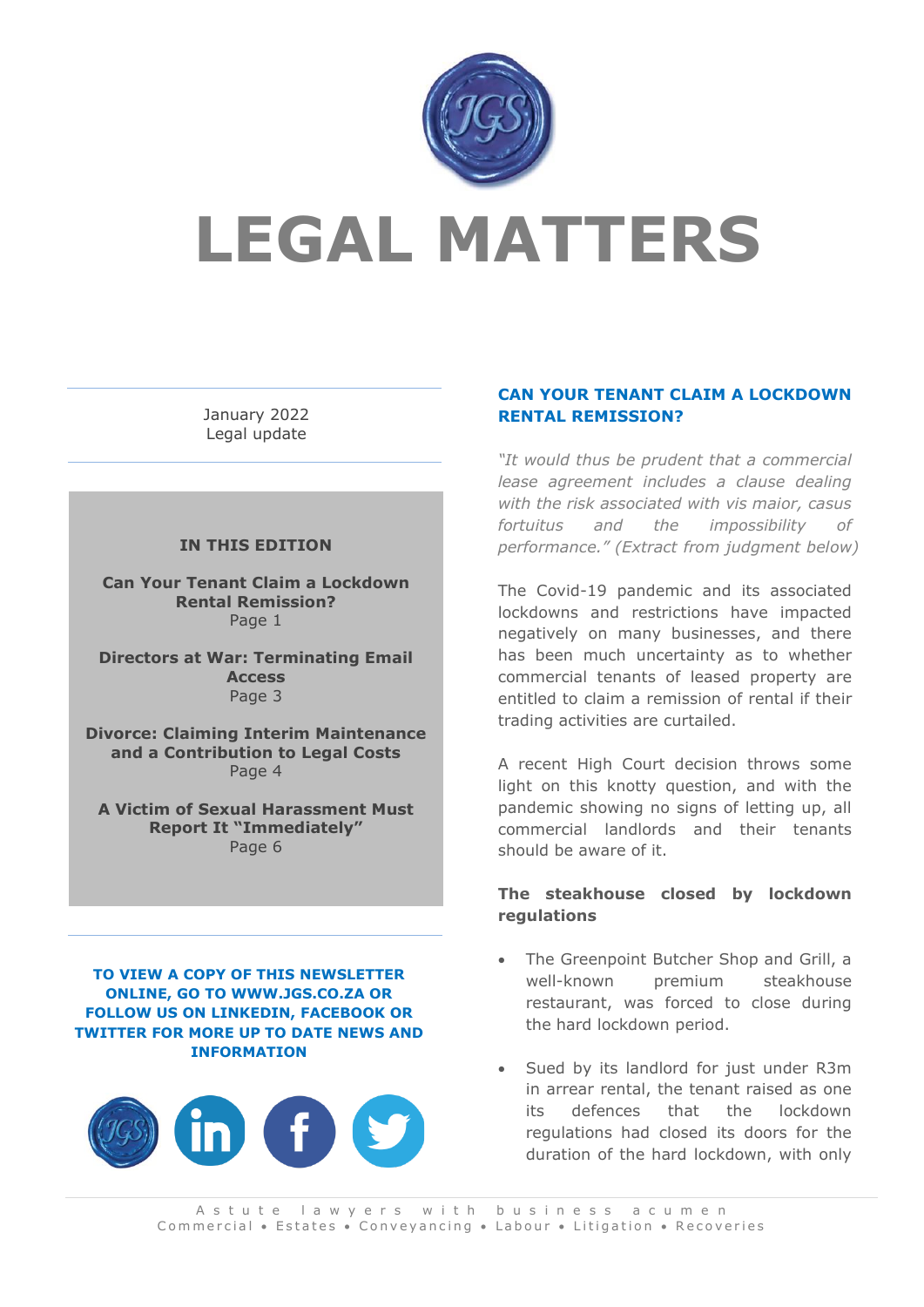reduced trading possible as restrictions thereafter eased. This had rendered it impossible for it to perform its obligations in terms of the lease, plus a supervening event made performance impossible and thus there was thus no beneficial use of the leased premises for the purpose for which it was intended. The landlord, it said, had been unable to give it beneficial occupation and it was entitled to a remission of rental accordingly.

- The landlord replied that in terms of the lease, all amounts due had to be paid free of deduction and set-off, the tenant's problems arising from the lockdown regulations did not excuse it from paying rental, and the full amount was still due.
- Before we get to the eventual outcome of this case, the Court's analysis of our law on the matter provides some useful and practical advice for both landlords and tenants.

## **Firstly, let's understand "the Latin bits"**

A basic understanding of these two terms is important for landlords and tenants, particularly as you may well come across them in the Ts and Cs of a lease in the context of supervening impossibility of performance.

- Vis maior (or vis major), means superior force … some force, power or agency which cannot be resisted or controlled by the ordinary individual.
- Casus fortuitus, or inevitable accident, is a type of vis major, which imports something exceptional, extraordinary, or unforeseen, and which human foresight cannot be expected to anticipate, or which, if it can be foreseen, cannot be avoided by the exercise of reasonable care or caution.

## **When is rental remission allowed?**

- Our law is that a lessor's duty is to deliver the leased property in a proper condition and that the property is to be placed at the disposal of the lessee for its undisturbed use or enjoyment.
- Thus, the general rule is that, unless the lease specifically provides otherwise, a tenant can claim rental remission where there is a deprivation of or lack of beneficial use or occupation, partially or fully, of the leased premises, and where the interference is caused by vis maior or casus fortuitous, neither of which eventuality is the fault or cause of either the lessor or lessee.
- Critically, the Court in this case held that the COVID-19 regulations passed in terms of the Disaster Management Act would amount to vis maior or casus fortuitous.
- A tenant can set off a rental remission against the landlord's claim for nonpayment of rental only if it is capable of speedy and prompt ascertainment.
- Each matter must be considered in light of all the facts – the specific regulations applicable at the relevant time(s), the extent to which performance was not possible, the extent to which there was a lack of beneficial occupation (if any) and the provisions of the lease. This last is a critical point - the tenant's obligation to pay rental remains, even where the impossibility of performance is not due to his fault, where the parties specifically provided in their agreement that the lessee would be responsible for and/or take the risk upon himself for the impossibility supervening.

Which brings us to…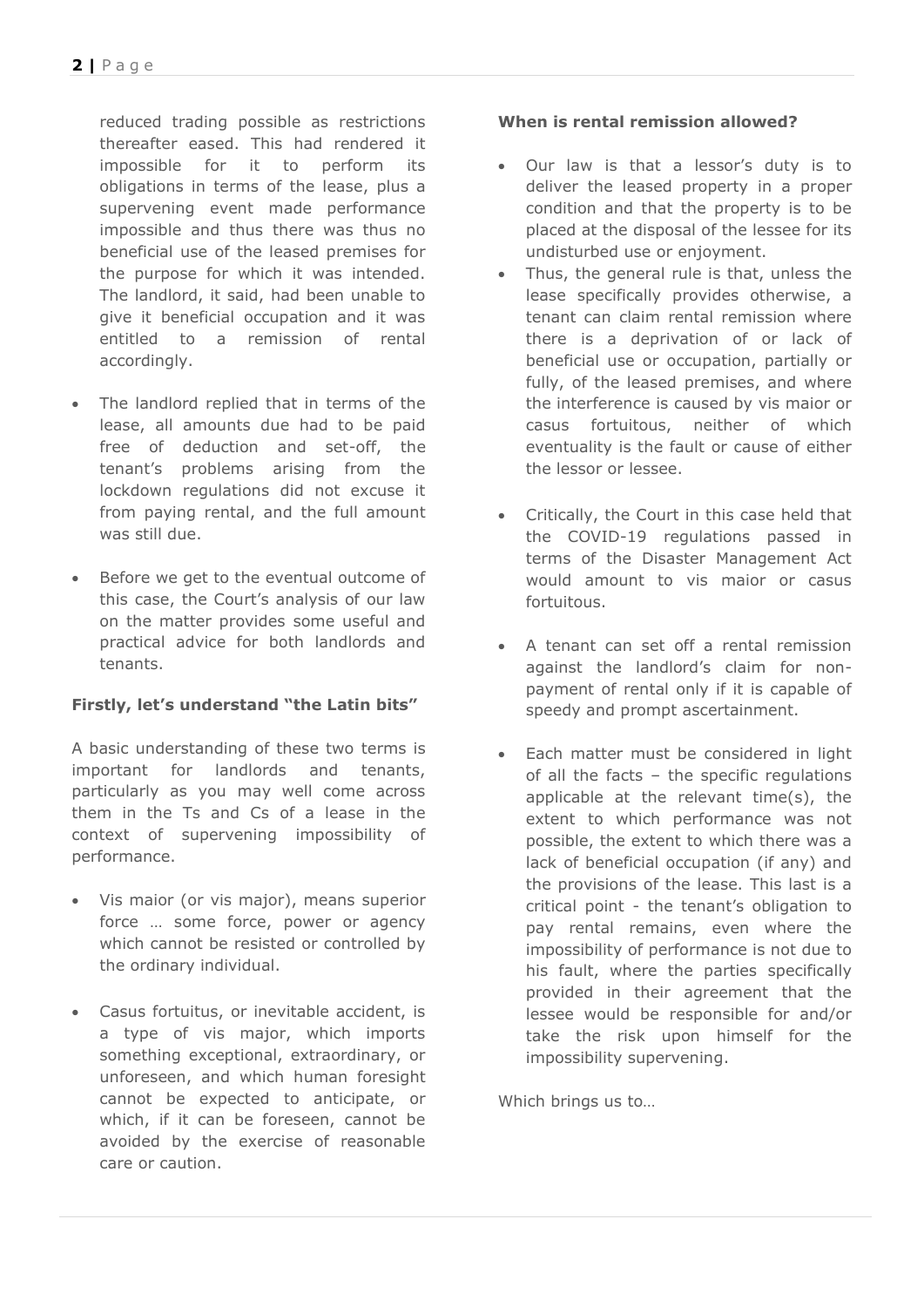## **The sub-tenancy that sank this tenant's defence**

In the end, however, the tenant was ordered to pay the full amount of rental outstanding. Its problem was that it had effectively sublet the premises to another legal entity. In a case of sub-lease, held the Court, the landlord's obligations are towards the tenant, not towards the sub-tenant. The steakhouse being a sub-tenant, it could not claim rental remission from the landlord. Neither could the tenant claim remission of rental because it was not itself in possession and control of the premises. An appeal against this aspect of the judgment is pending.

There is much discussion in the judgment around an old 1902 Transvaal Supreme Court (TSC) case. A hotel had been forced to close after the government of the time had prohibited the sale of liquor by hotels and bars, and it had re-opened only temporarily when forced to house military forces during the war. The TSC allowed rental remission even though a sub-lease was involved, apparently on the basis that the tenant and sub-tenant in that matter were one and the same. In contrast, in our 2021 steakhouse case the tenant and sub-tenant were found to be totally separate legal entities, so the 1902 case was in the end of no help to the tenant. Nevertheless, the principle has been established that in certain cases a subtenant may be able to argue for remission.

## **The Court's advice to commercial landlords and tenants**

As the Court put it: "It would thus be prudent that a commercial lease agreement includes a clause dealing with the risk associated with vis maior, casus fortuitus and the impossibility of performance."

**Landlords** - have your leases checked immediately to ensure that you are covered against any possible rental remission claims.

**Tenants** - you will want to negotiate any such clause to give you some leeway should disaster strike. Otherwise, be ready to bear the consequences if the pandemic, or any other unforeseen disaster, should suddenly force you to close your doors. Also think of tying this in with some form of business interruption insurance.

## **DIRECTORS AT WAR: TERMINATING EMAIL ACCESS**

*"All is fair in love and war…and business is war." (Jasmine Kundra)*

When company directors are locked in dispute, one of them may be tempted to cut off the other's access to emails and to the business server – a tactic likely to have immediate and serious consequences for the director thus cut off.

Its appeal as a tactic to force the other director to the negotiating table is obvious, but the question is whether the director thus deprived has any legal remedy available to force immediate restoration of access.

A recent Supreme Court of Appeal matter saw a director in that exact position trying to get his access back urgently with a spoliation order application.

#### **"Cut off his email and server access"**

When the two directors fell out, one (let's call him 'A') applied for liquidation of the company on the grounds of deadlock. Director B opposed this application, and, alleging that A had resigned his directorship, instructed the web hosting entity hosting the company's server and email addresses to cut off A's email and company network/server access with immediate effect.

A, denying hotly that he had resigned, immediately applied to court for a spoliation order restoring his email and server access to him.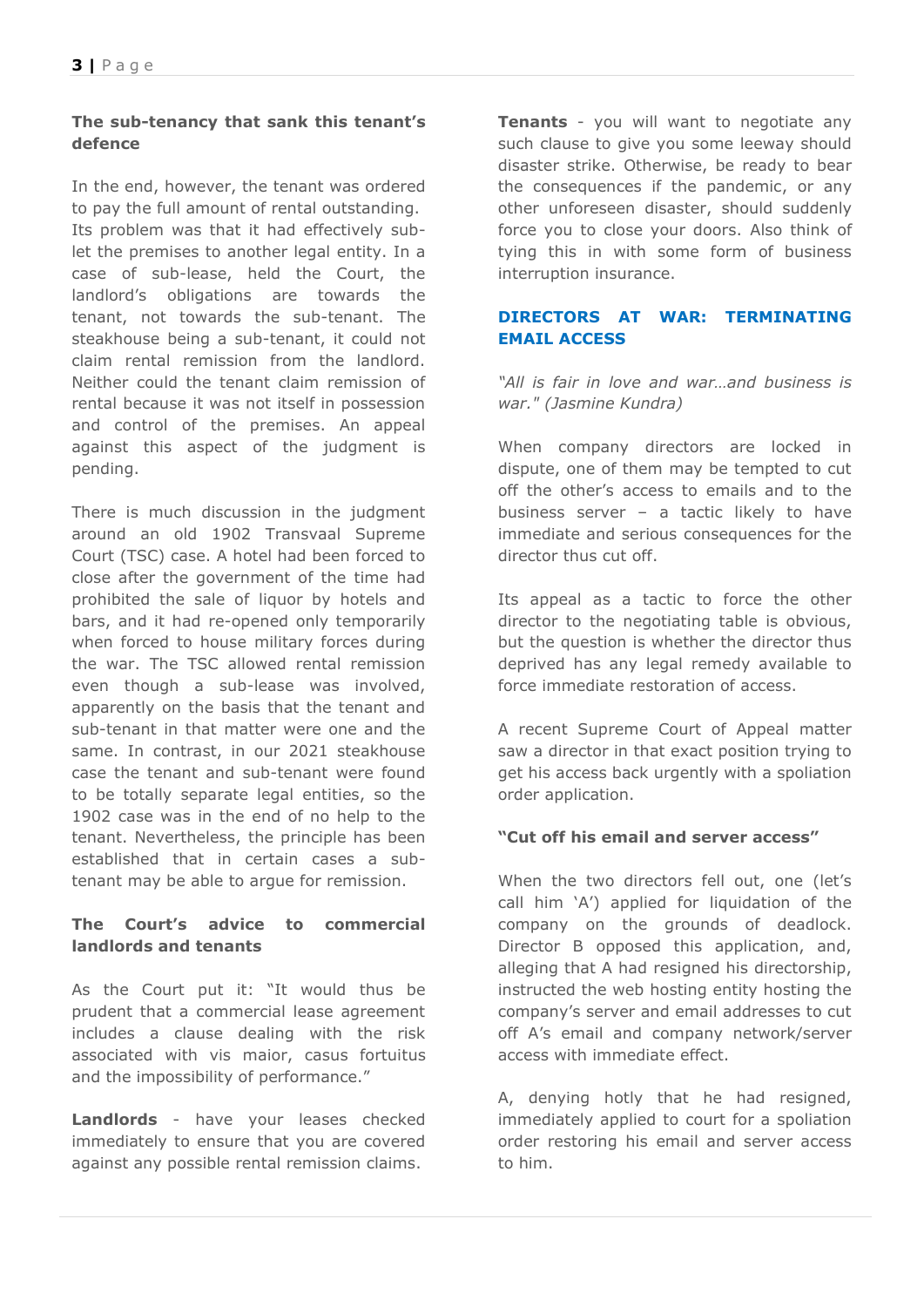**Spoliation – A quick and effective way to get back possession, but only if…**

- The spoliation process is designed to stop disputing parties from taking the law into their own hands and provides a quick and effective way of regaining possession of something if you have been wrongfully deprived of it. It's a quick and effective remedy because the injustice of the possession of the person despoiled is irrelevant as he is entitled to a spoliation order even if he is a thief or a robber. The fundamental principle of the remedy is that no one is allowed to take the law into his own hands. In other words, you can get an immediate spoliation order without having to prove your right to possession of the thing – all you have to prove is the wrongful dispossession.
- So that would have been an ideal outcome for A, giving him immediate restoration of his access to his emails rather than having to fight his way slowly through a full trial proving his rights to email and server access. But it was not to be. His problem was that, in order get a spoliation order, one of the first things you must prove is that you were in peaceful and undisturbed possession of something.
- Now A would have been able to prove such possession if he had for example been wrongfully deprived of use of a company car or even of an incorporeal right to use property (such as quasipossession of a right of access under a servitude). But he was unable to convince the Court that his email/server access fell into any such category.
- As the Court put it: "Thus only rights to use property, or incidents of occupation, will warrant a spoliation order." A's prior use of the email address and server was not an incident of possession of movable or immovable property, it is purely a

personal right enforceable, if at all, against the company.

• In a nutshell, A must now prove his legal right to email and server access – perhaps he will be advised to apply for an ordinary interdict, perhaps he will sue for damages and/or re-instatement, but whichever course he chooses he will need to accept the inevitable delays. In other words, if B's tactic was to put immediate and substantial pressure on A in the short term it worked – at least for now.

Don't, however, take any action like this without professional advice. It could come back to bite you badly if it misfires

## **DIVORCE: CLAIMING INTERIM MAINTENANCE AND A CONTRIBUTION TO LEGAL COSTS**

Even if your marriage is collapsing around you, you might be afraid to sue for divorce because you have no money to survive on, plus you know that a hotly contested divorce might take years to finalise while your breadwinner spouse fights you tooth and nail every step of the way.

How will you support yourself and your children until the case is finalised? How will you pay your lawyer to run the case for you? Must you wait for the end of the case before you see a cent?

Luckily the answer is "no" in that you have a relatively quick and simple remedy in the form of asking the court for interim relief in respect of:

- An order that your spouse pays you:
	- o Maintenance (for children and / or for yourself) pending finalisation of the divorce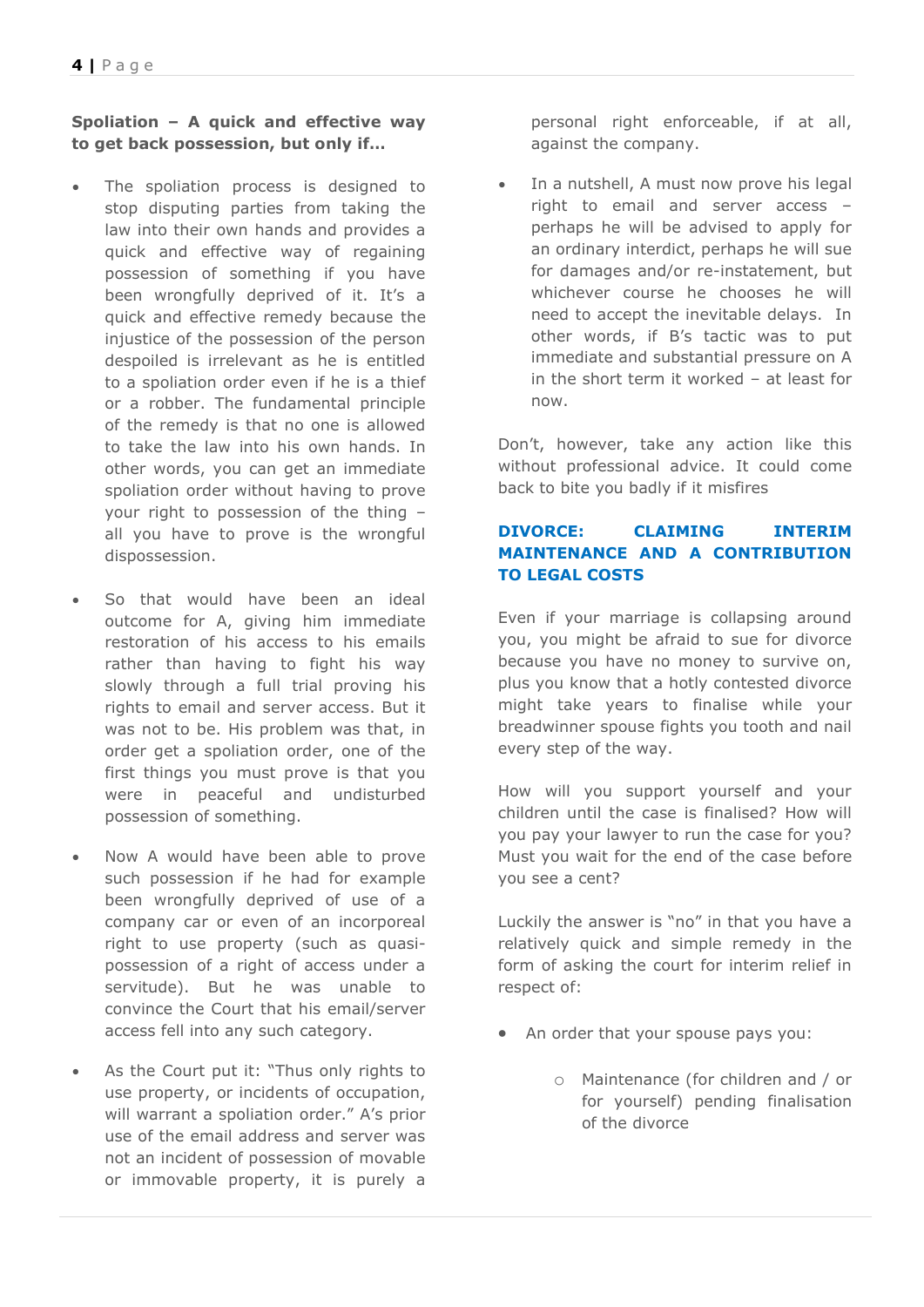- o A contribution towards your costs in the divorce proceedings
- Interim care of, and contact with, your children (if there is any dispute over this aspect)

You may well hear this form of relief referred to in High Court divorces as a Rule 43 application (or, if your divorce is in the Regional Court, as a Rule 58 application), whilst the technical term for the maintenance is maintenance pendente lite (maintenance pending the litigation).

At this stage, the Court isn't interested in recriminations, or blame-finding, or the itemised details of your and your spouses' financial positions. Those enquiries come later, during the actual divorce litigation. At this stage all it wants to know is how much you need, and how much your spouse can afford to pay.

A recent High Court judgment illustrates.

### **A "coy about his wealth" spouse ordered to pay up – now**

- The warring spouses here are a senior banking executive and his wife, who qualified as a teacher but gave up that career to become a homemaker and mother to the couple's two children
- She asked the Hight Court for interim maintenance for herself and the children and for a contribution to her legal costs
- In assessing these requests, the Court laid out some of the general principles involved:
	- o Unless the care and residence of children is involved the issues are straightforward, relating to "the applicant's reasonable needs, and the respondent's ability to meet those needs. The applicant's

entitlement to maintenance must be assessed having regard to the standard of living enjoyed by the parties during the marriage." This should be "a simple and straightforward calculation of needs and means"

o The aim is to avoid substantial prejudice to either party pending divorce. It is not to provide a precise account of what is due to or from either party, according to the parties' or the court's sense of morality, propriety, the blameworthiness of the parties' conduct during the marriage, or their habits of living after the separation. The case should be cast in practical rather than moralistic terms, and the emotional heat of a separation should be kept out of it.

#### **How much money could you be awarded?**

Every case will be different, but where the parties have, as in this case, enjoyed a high standard of living, the figures can be substantial.

Here for example the Court's awards were sizeable, commenting that the husband is coy about his wealth, but there is little doubt that he has a substantial income - just under R7m in the previous year - with considerable resources and an estimated net worth of just over R40 million. Moreover, the couple had enjoyed a very comfortable lifestyle together.

The end result is that the husband must pay substantially what his wife asked for in the form of R1.6m immediately and thereafter R108k p.m.

• The R88 701.69 p.m. for the wife and children's interim maintenance, plus school fees, extra mural activity costs, medical aid and medical costs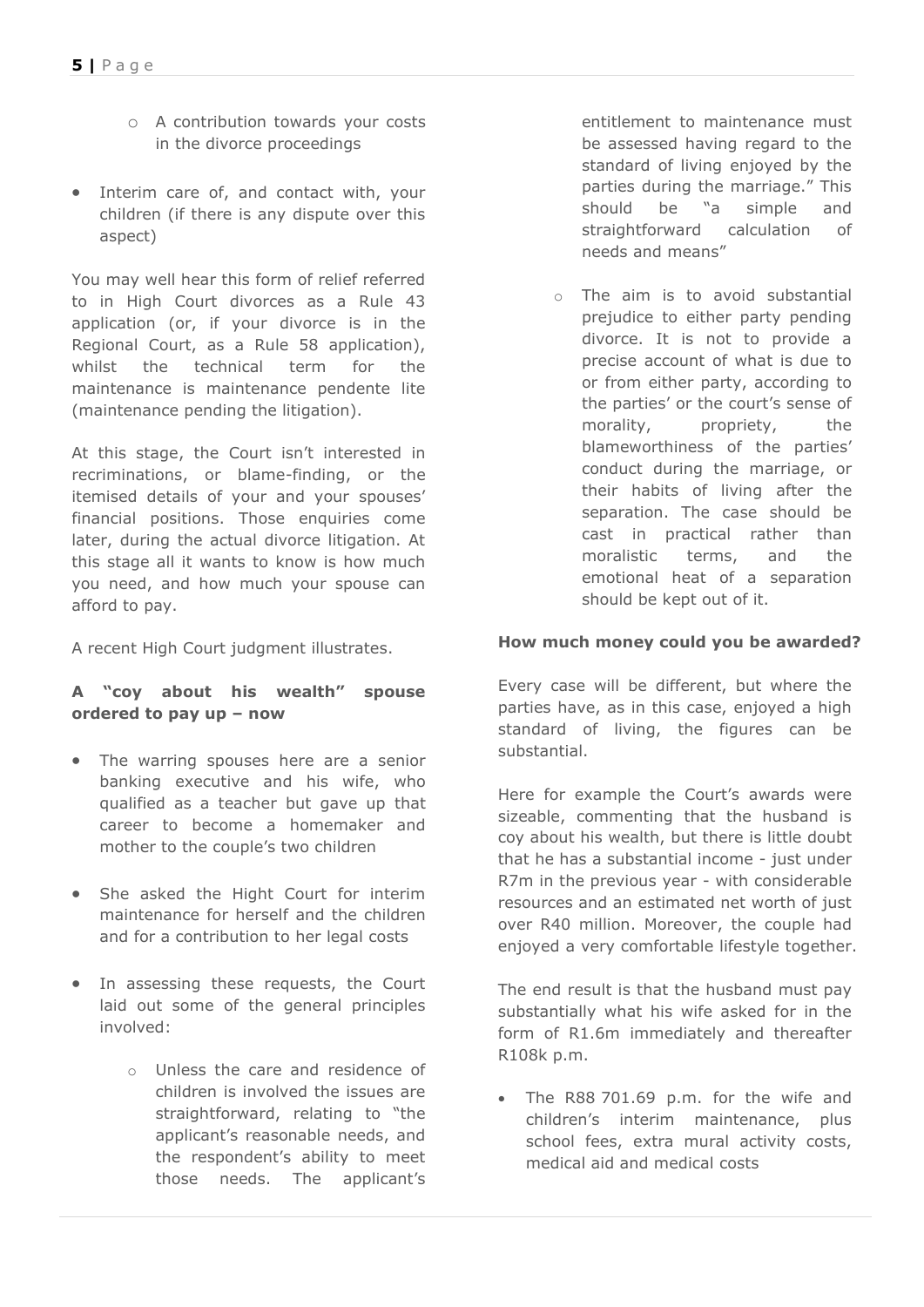- Rental of up to R20 ]000 p.m., plus cost of utilities
- R of up to R20 000 p.m., plus cost of utilities
- R1 572 945.80 as a contribution towards the wife's interim legal costs

## **A VICTIM OF SEXUAL HARASSMENT MUST REPORT IT "IMMEDIATELY"**

*"…sexual harassment is a heinous and horrendous conduct since it undermines the dignity of women and the values enshrined in our Constitution." (Extract from judgment below)*

Employers have a strong duty to provide a safe workplace for their employees, and to protect them from harm, including sexual harassment. An employer who fails in this faces claims for damages and compensation, but as a recent Labour Court judgment shows, the victim must first follow procedure correctly, and without delay.

#### **Delayed reporting kills a claim**

A female employee claimed a just and equitable compensation from her employer after she was sexually harassed by two male superiors.

Her claim failed, the Court finding that her reporting of the incidents to her employer (two years in one case and three in the other) were too delayed.

#### **The correct procedure, and the required timing**

The employee's claim was based on an allegation that her employer had contravened section 60 of the Employment Equity Act (EEA), which deems an employer guilty of a contravention and liable for the offending employee's conduct unless it takes

the necessary steps to eliminate the alleged conduct and comply with the provisions of this Act and is able to prove that it did all that was reasonably practicable to ensure that the employee would not act in contravention of this Act.

The Court set out the required steps by the victim as:

- Allege a contravention at the workplace
- Report the contravention immediately
- Prove the alleged contravention
- Allege and prove failure to take the necessary steps

The victim, this this case, had no trouble in proving that the incidents of sexual harassment had taken place, but she failed to convince the Court that she had brought the incidents to her employer's attention immediately, as required by the section. The Court referred to a previous decision of the Labour Appeal Court suggesting that the word "immediate" be given a sensible meaning. In that case a two-month delay in reporting was found to be acceptable as a "limited delay". However, the Court's comment that "In my view, a delay is an antithesis of the word as literally defined" is a clear warning to victims – report incidents to your employer without delay!

In any event, held the Court, the victim's delays in reporting meant she had failed to report immediately as required.

The Court was equally unimpressed with her suggestion that she had indeed reported the incidents to her employer in time by discussing them with colleagues and managers. That, held the Court, was not enough: "As I see it, to my mind, the reporting must be to an employer through the mechanism in its adopted policy." She had not done that, so there's another clear